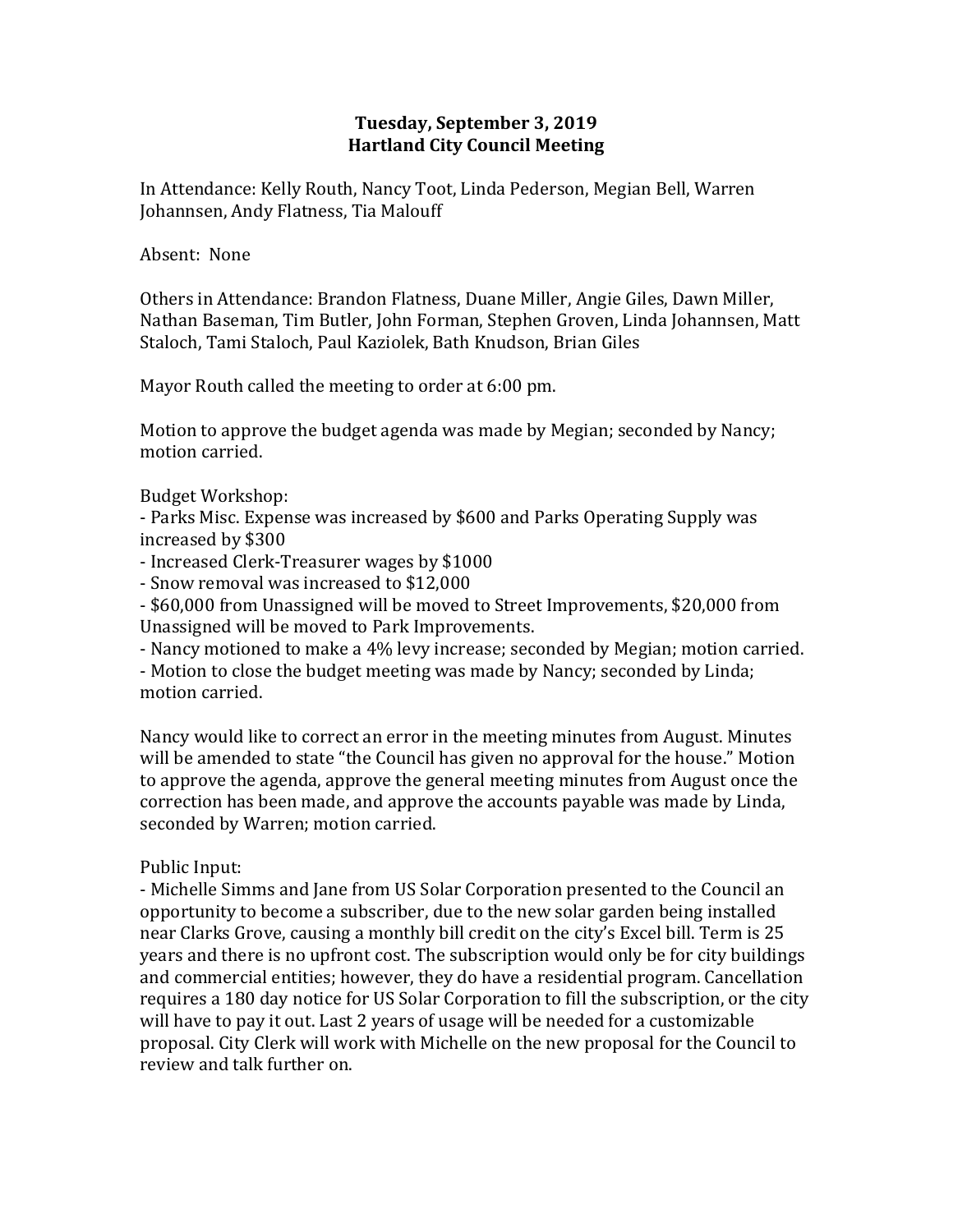### Fire Dept.:

- Steak Feed is Saturday, Sep 7<sup>th</sup>, from 5pm-7pm for \$12 or a donation.

- A rescue rig is in Freeborn getting repairs

- No resident concerns

#### City Maintenance:

- 607 Johnson St property was taken care of and mowed at a total of 4 hours. City Clerk will bill property owner accordingly.

- Matt Staloch is hopeful the new playground will be installed this year and pieces will need to be moved if not. Matt and Andy will at least map out the 20X30 area.

City Clerk Updates:

- Hartland and Bath Fire Contract were signed. The only change is fire calls increased to \$1000.

- Mayor Routh had an idea to have a more controlled clean-up day, to help residents that may not have the capabilities and to clean up the community. Residents would notify the city of any materials they'd like cleared up and the city would hire Brandon Flatness to pick up the items. No Council Member opposed the idea. City Clerk will mail a sign-up form to all residents and see what the feedback is. Fees will be based per individual, depending on their items and material.

- Monthly newsletters have been added to the website. Tia was given permission to add more items to the website, minus unapproved meeting minutes and closed meeting minutes.

- A resident questioned the expiration date on building permits. Tia contacted the League of Minnesota Cities and there is a 180 day expiration if projects are not started or abandoned. Nancy motioned to match the county and change the expiration date to 1 year; Warren seconded; motion carried.

- Duane Spooner reached out to Mayor Routh regarding getting a permit to shingle a small garage, if it's salvageable. Duane has authorization to contact the city office to obtain a permit.

- Angie Giles asked if she needs a permit to install a new back door. She does not need a permit.

- 3 notice letters were mailed to residents and the time allowed to correct the violation has ended. Mayor Routh will review and discuss further action with Tia. - Residents were upset with other notice letters that were mailed to them due to there being no specific details in the letter, regarding the violation. A copy of the ordinance was attached to the letters. Mayor Routh told the residents to call him for any questions regarding letters and the county building inspector was in town on August 20th and gave recommendations.

Council Concerns: - None

Mayor Updates: - None